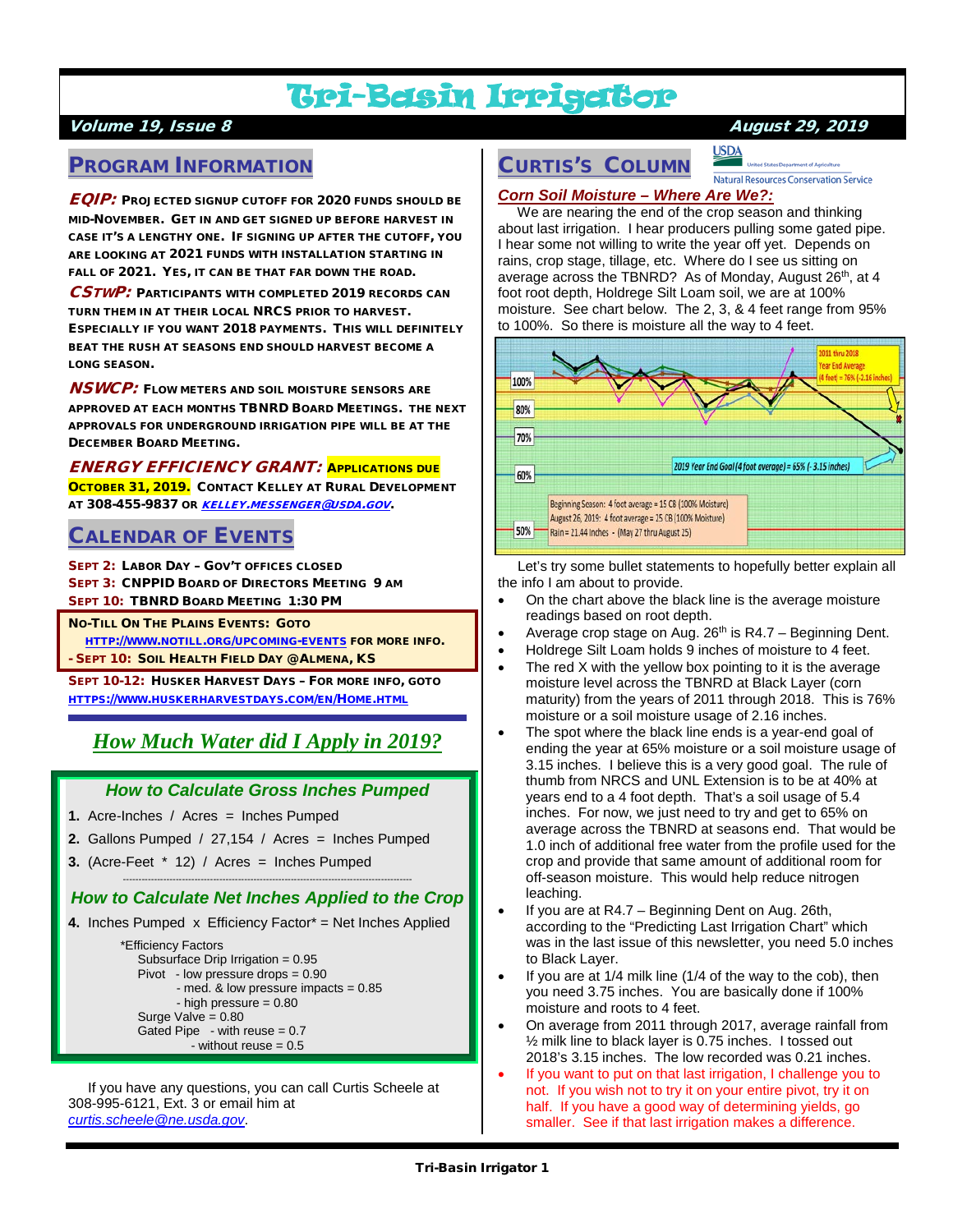# CNPPID NOTES



#### *Irrigation Technology:*

 The days of irrigating with siphon tubes and even gated pipe is becoming old news; that's good for the water supply in Lake McConaughy, grower's backs and freeing up time to irrigate more acres with less labor. Current growers also have access to multiple-sourced technology to help them apply adequate but not excessive irrigation water and increase net profit further.

 We have an excellent decision tool in place for our E67 Canal growers on 5,767 acres SE of Johnson Lake. The pilot telemetry project provides growers with an hourly soil water balance for each field. We began hosting the project computer server this irrigation season, allowing us to provide continuous monitoring of the system and address any field issues quickly. Producers can flip through a set of soil water balances for all of their fields through a smartphone app and make irrigation decisions in a minute or two. Accurate and easy.

 The remainder of our growers, currently have no-cost access to a spreadsheet developed here that is the semi-automatic version of the fancier telemetry system. This method was used for 15 years to irrigate our sub-surface irrigation demonstration fields. Growers enter 1) inches of crop water use/day (from our website or a daily e-mail), 2) inches of rainfall/day (from a field rain gauge) and 3) inches of irrigation water applied (calculated as [(AF/acres) \* 12] or inches applied according to a pivot setting). The spreadsheet formulas produce a daily soil water balance, taking into account available soil water at emergence, crop planted and soil type. That soil water balance is graphed automatically through the season as data is entered. The grower must spend about one minute/field/day to remain current but the information is worth it. Again, accurate and easy.

# TRI-BASIN NRD NEWS



#### *Drain your chemigation check valve:*

 When you are preparing your irrigation systems for colder weather, remember to drain your main line check valve to prevent freezing. This will extend the life of the check valve and may help prevent check valve failure.

#### *Flow Meter Readings for Water Use Reports:*

 As the irrigation season winds down and you are picking up irrigation pipe or bedding down irrigation engines, remember to record the ending meter readings for your Irrigation Water Management (Water Use) Forms. We have the Water Use forms printed and ready to be filled out! You can stop in our office to pick them up or call us at 1-877-995-6688 to have them mailed to you.



# **NEBRASKA EXTENSION EXTRAS NEXTENSION**

#### *Western Bean Cutworm & Bt Trait Comparison Table:*

 'The Handy Bt Trait Table' for U.S. Corn Production is now available online at: *<https://www.texasinsects.org/bt-corn-trait-table.html>*. This free web version incorporates two new finds of resistance; and categories Western & Northern Corn Rootworm separately.

 Western Bean Cutworms (WBC) have been potentially our highest corn insect impacting crops in 2019. Research indicates that one larvae per plant at dent stage usually reduces yields by 3.7 bu./A. Despite efforts to slow resistance such as 5% refuge, Cry1F (Herculex, AcreMax and SmartStax) Bt traits from soil bacteria are providing less WBC control. Whereas, the VIP3A proteins (Agrisure Viptera and Leptra) are still providing near 100% WBC in Nebraska Extension research trials.

 Julie Peterson, Nebraska Extension WC Entomologist, shares that bred-in resistance to WBC insects is far more effective than relying strictly on insecticide applications during the growing season.

 UNL online UV Insect Light Trap data from Mid-May through Sept. is available for four state locations: Concord, Clay Center, Mead and North Platte. See *<https://entomology.unl.edu/fldcrops/lightrap>*

 Other UNL free support includes the UNL App "Western Bean Cutworm" which incorporates the predicted growing degree days (GDD) of moth first 25% flight (1391 GDD) to begin scouting and NebGuide G2013 "Western Bean Cutworm in Corn and Dry Beans."

 Reminder that Bt traits do not prevent adult WBC from laying eggs; non-resistant larvae are killed as they feed on the corn plant.

#### *Nebraska Extension at Husker Harvest Days:*

 The BIG RED Nebraska Extension Building at Husker Harvest Days on Sept. 10-12, 2019 will celebrate the 150<sup>th</sup> Anniversary of the University of Nebraska with more hands-on experiences. Nebraska Strong 'Weather Ready' topics will include: Cover Crops, Center Pivot Irrigation Efficiency; Keys to Calving Success; Risk Management Strategies; Staying Nebraska Strong during Disasters; Sustainable Landscapes; and Lifelong Education and Career Opportunities.

#### *Estimating Corn Grain Yield Prior to Harvest:*

 The University of Illinois developed the Yield Component Method for estimating corn yields as early as the "roasting ear" or milk (R3) stage of kernel development which occurs 18 to 22 days after pollination completed.

 The first three yield components (ears per acre, kernel rows per ear and kernels per row) are easily measured. The final weight per kernel is not as easily measured until the grain is mature (kernel black layer). And, technically, the grain moisture needs to be calculated to 15% used for 56-lb. market bushel.

 Normal kernel weight is 90,000 kernels per 56-lb bushel OR 282 grams per 1,000 kernels. (Varies from 65,000 to 100,000). Crop uniformity also will influence accuracy. Step as follows:

- 1) Estimate single row equal to  $1/1,000<sup>th</sup>$  acre. For 30-inch (2.5) feet) rows, this equals 17.4 linear feet.
- 2) Count number of ears on the plants for  $1/1,000<sup>th</sup>$  acre of row harvestable. (Do not count dropped ears).
- 3) For every fifth ear in the sample row, record number of kernel rows per ear and average kernels/row. Multiply ear row number x kernels/row = total kernels/ear.
- 4) Calculate average kernels per ear by summing the values of all sampled ears and dividing by the number of ears.
- 5) Estimate the yield for each site by multiplying the ear number (Step 2) by the average number of kernels per ear (Step 4) and then dividing that result by the estimated kernel weight (usual).

Ears Kernel Rows Kernels  $Corn Yield = \frac{\frac{1}{|A|} \cdot \frac{1}{|C|}}{1}$  $Ear$  $Row$  $\frac{Ear}{90,000} \frac{Kernels}{Bushel}$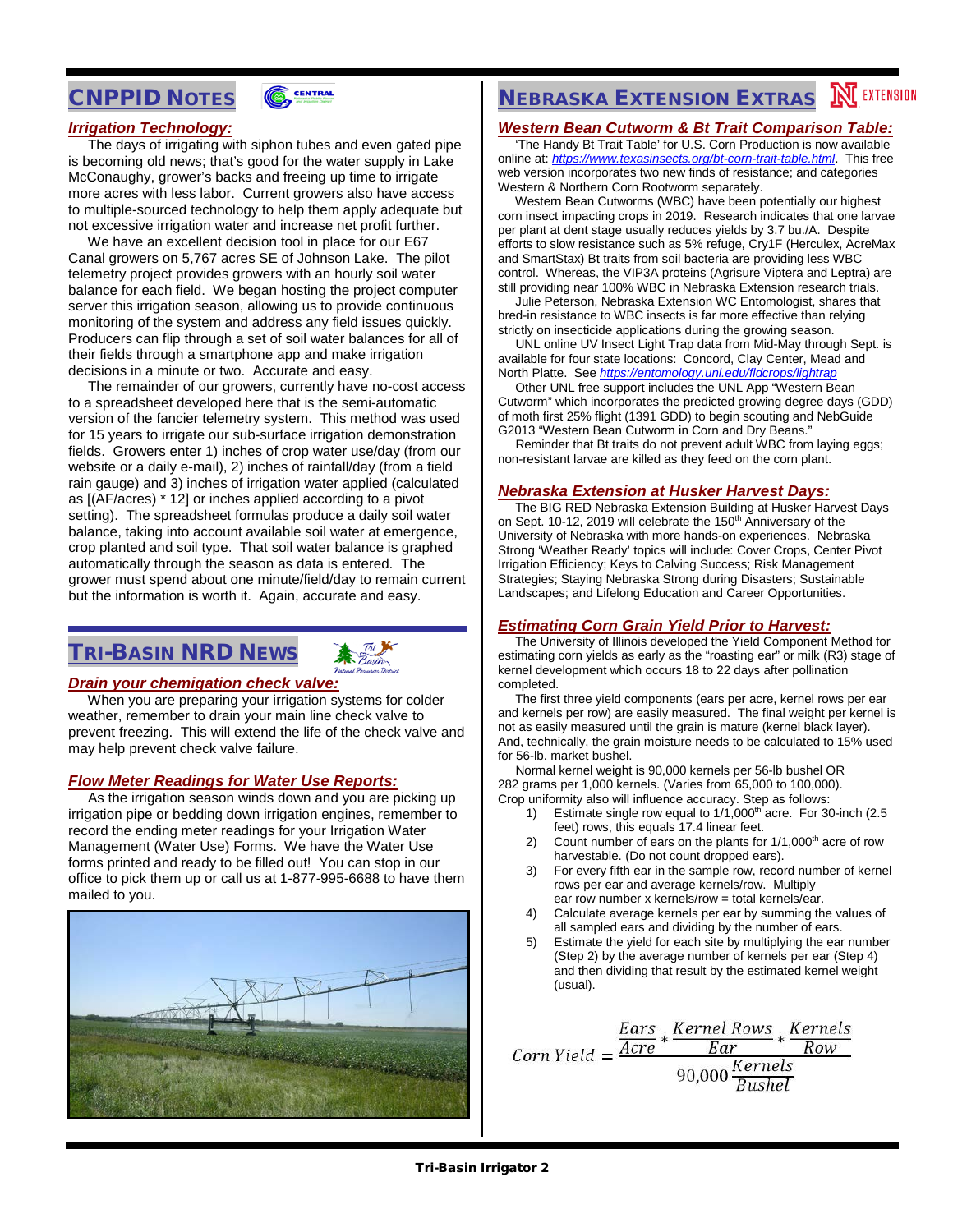# NAWMN CROP ET INFORMATION

Additional Information and other ET resources can be found at websites listed under "ET Information Sites" below.

# Inches of Crop Water Use (ET)  $=$ **Evaporation x Kc**

|              | Aug 12 - Aug 18    |      | Aug 19 - Aug 25    |      |
|--------------|--------------------|------|--------------------|------|
| <b>Site</b>  | <b>Evaporation</b> | Rain | <b>Evaporation</b> | Rain |
| 1            | 1.40               | 0.22 | 1.10               | 1.21 |
| $\mathbf{2}$ | 1.30               | 0.65 | 0.90               | 3.53 |
| 3            | 1.20               | 0.37 | 1.00               | 3.21 |
| 4            | 1.50               | 0.52 | 1.00               | 3.15 |
| 5            | 1.10               | 0.42 | 0.80               | 2.23 |
| 6            | 0.90               | 0.45 | 0.80               | 1.10 |
| 7            | 1.20               | 0.29 | 0.80               | 1.45 |
| 8            | 1.40               | 0.65 | 0.80               | 1.03 |
| 9            | 1.10               | 0.83 | 0.90               | 1.83 |
| 10           | 1.30               | 0.60 | 0.90               | 1.75 |
| 11           | 1.20               | 0.52 | 1.00               | 1.70 |
| 12           | 1.20               | 0.39 | 0.90               | 0.79 |
| 13           | 1.10               | 0.46 | 0.50               | 1.78 |
| 14           | 1.30               | 0.53 | 0.80               | 1.29 |
| 15           | 1.30               | 0.35 | 0.80               | 3.40 |
| 16           | 1.20               | 0.56 | 0.90               | 0.86 |



#### *2019 Map of NAWMN Sites across the Tri-Basin NRD.*

| <b>Crop Coefficients (Kc)</b> |           |                           |      |
|-------------------------------|-----------|---------------------------|------|
| Corn                          |           | <b>Soybeans</b>           |      |
| <b>Stage</b>                  | <b>Kc</b> | <b>Stage</b>              | Кc   |
| 2 leaf                        | 0.10      | <b>Cotyledon (VC)</b>     | 0.10 |
| 4 leaf                        | 0.18      | 1st Node (V1)             | 0.20 |
| 6 leaf                        | 0.35      | 2nd Node (V2)             | 0.40 |
| 8 leaf                        | 0.51      | 3rd Node (V3)             | 0.60 |
| 10 leaf                       | 0.69      | Beg. Bloom (R1)           | 0.90 |
| 12 leaf                       | 0.88      | <b>Full Bloom (R2)</b>    | 1.00 |
| 14 leaf                       | 1.01      | Beg. Pod (R3)             | 1.10 |
| 16 leaf                       | 1.10      | Full Pod (R4)             | 1.10 |
| Silk - Beg. Dent              | 1.10      | Beg. Seed (R5)            | 1.10 |
| 1/4 Milk Line                 | 1.04      | <b>Full Seed (R6)</b>     | 1.10 |
| <b>Full Dent (1/2 Milk)</b>   | 0.98      | <b>Yellow Leaf (R6.5)</b> | 1.00 |
| 3/4 Milk Line                 | 0.79      | Beg. Mat. (R7)            | 0.90 |
| <b>Black Layer</b>            | 0.60      | Full Mat. (R8)            | 0.20 |
| <b>Full Maturity</b>          | 0.10      | <b>Mature</b>             | 0.10 |

### CROP STAGE INFORMATION

**Corn (R3-Milk to R5-1/4 Milk Line stage):** At Beginning Dent, kernels are beginning to dent at the base of the ear. Full Dent is when the milk line is ½ way down the kernel. Knowing this will help in determining last irrigation.

#### Avg. daily water use from Aug 19 – Aug 25 was 0.12"-0.17".

**Soybeans (R5-Beg. Seed to R6-Full Seed stage):** The rapid rate of dry weight and nutrient accumulation begins to slow in the whole plant shortly after R6, and in the seeds shortly after R6.5.

Avg. daily water use from Aug 19 – Aug 25 was 0.13"-0.17".

*Aug 19-Aug 25 (16 of 16 NAWMN sites reporting): Average weekly rainfall was 1.89 (range 0.79 to 3.53). Average weekly ET for corn was 0.97 and for soybeans was 0.94.*

#### ET INFORMATION SITES

#### **NAWMN Sites:**

 *[https://www.cnppid.com/weatheret-data/nebraska](https://www.cnppid.com/weatheret-data/nebraska-agricultural-water-management-network/)[agricultural-water-management-network/](https://www.cnppid.com/weatheret-data/nebraska-agricultural-water-management-network/) <https://nawmn.unl.edu/ETdata/DataMap>*

**CropWatch:** *<https://cropwatch.unl.edu/gdd-etdata>* **CNPPID:** *<https://www.cnppid.com/weatheret-data/>* **Water Use Hotline:** 1-800-993-2507

| <b>Corn Stage</b>    |                              | <b>DESCRIPTION</b>                                                                                                                                                                                                                              |  |
|----------------------|------------------------------|-------------------------------------------------------------------------------------------------------------------------------------------------------------------------------------------------------------------------------------------------|--|
| <b>R5</b>            | 1/4 Milk Line                | All or nearly all kernels are dented. Milk line or starch line appears shortly after denting as a line across<br>the kernel when it is viewed from opposite the embryo side and will advance toward the base of the<br>kernel (toward the cob). |  |
| R <sub>5.5</sub>     | Full Dent -<br>1/2 Milk Line | The starch line is 1/2 the way down the kernel. Top 1/2 is hard and bottom 1/2 is softer near the cob.                                                                                                                                          |  |
| R <sub>5.8</sub>     | 3/4 Milk Line                | The starch line is 3/4 the way down the kernel.                                                                                                                                                                                                 |  |
| <b>Soybean Stage</b> |                              | <b>DESCRIPTION</b>                                                                                                                                                                                                                              |  |
|                      | Full Seed /                  |                                                                                                                                                                                                                                                 |  |
| R <sub>6.5</sub>     | <b>Yellow Leaf</b>           | Leaves begin to yellow rapidly, beginning in the lower canopy and progressing upwards.                                                                                                                                                          |  |